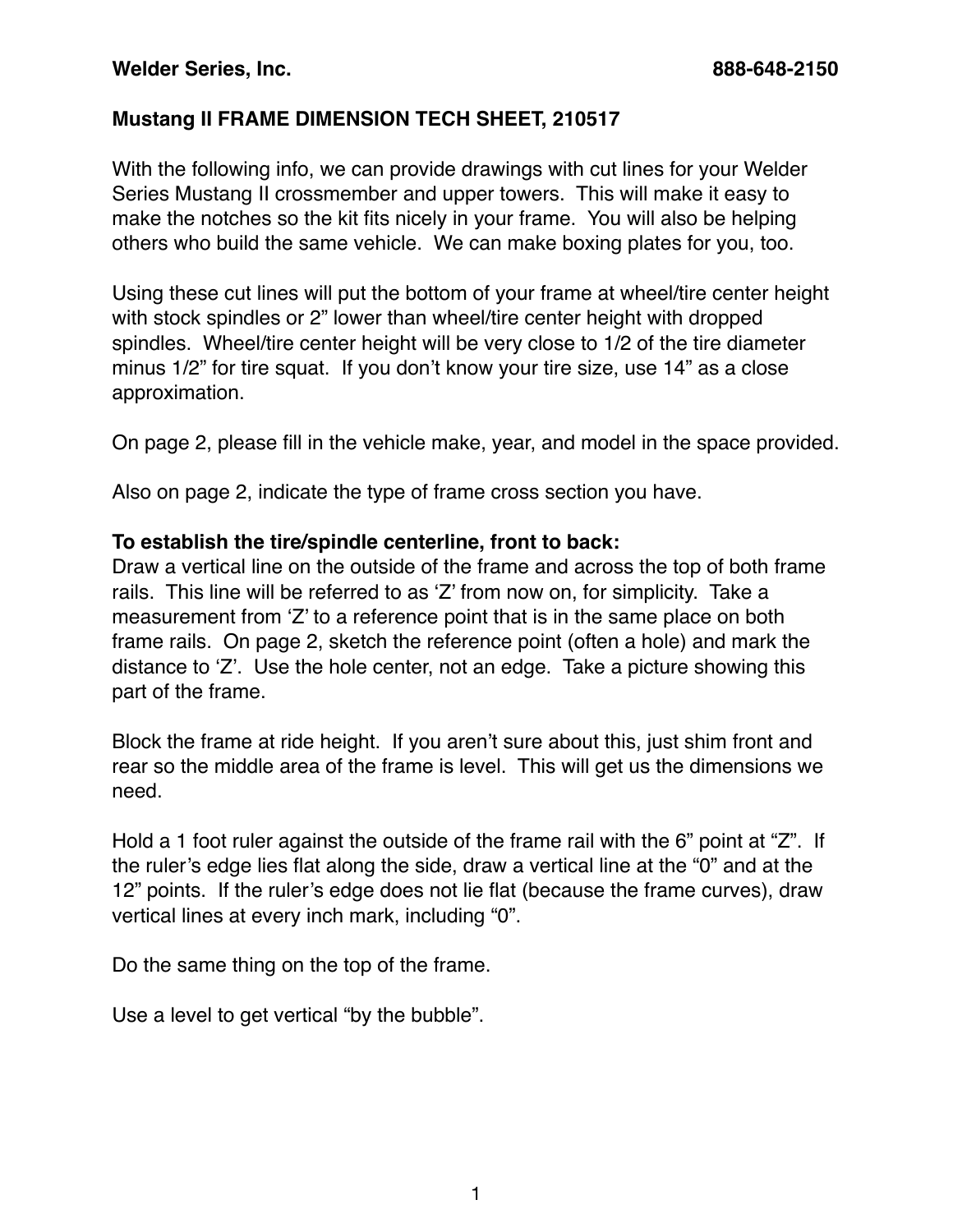

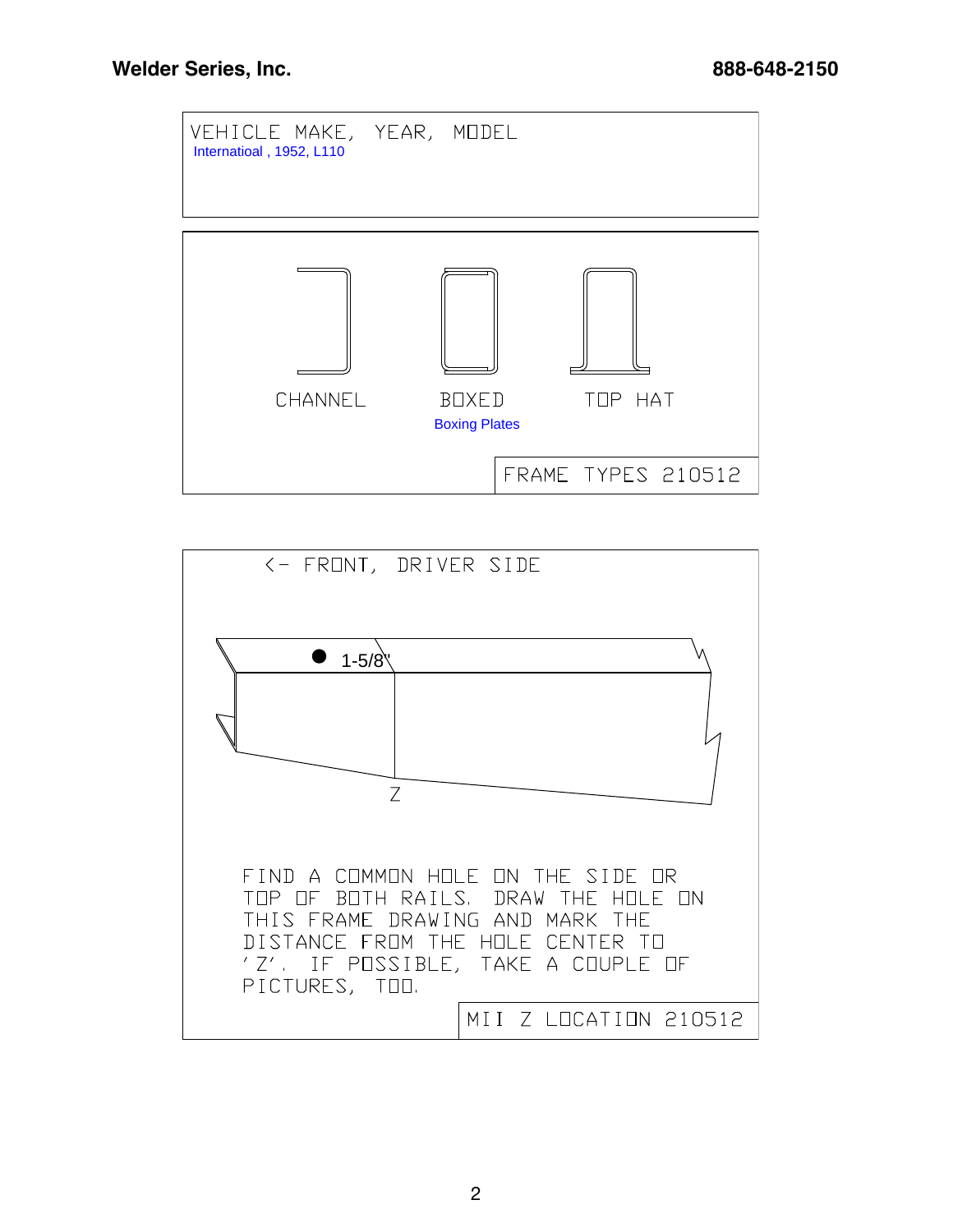**Welder Series, Inc. 888-648-2150**

**Record the dimensions from the ground to the bottom of the frame at each of the marked points.** 

**If the bottom is flat, only the dimensions for 6" ahead, Z, and 6" behind are required.**

- 6" ahead of "Z":  $\frac{11-3}{4}$ "
- 5" ahead of "Z": \_\_\_\_\_\_\_\_\_\_ 11-13/16" 11-3/4"
- 4" ahead of "Z":  $11-7/8$ "
- 3" ahead of "Z":  $\frac{12}{\sqrt{25}}$  $\begin{array}{r} \n 11-7/8" \\
\underline{12} \underline{1} \\
\underline{12-3/16} \\
\underline{12-1/4} \\
\underline{12-5/16} \\
\end{array}$
- 2" ahead of "Z":  $\frac{12-3/16}{2}$
- 1" ahead of "Z":  $\frac{12-1/4}{\sqrt{12-1/4}}$ "
	- At "Z":  $\frac{12-5/16}{...}$
- 1" behind "Z": \_\_\_\_\_\_\_\_\_\_ 12-1/4"
- 2" behind "Z": \_\_\_\_\_\_\_\_\_\_ 12-3/16"
- 3" behind "Z": \_\_\_\_\_\_\_\_12-1/8"
- 4" behind "Z": \_\_\_\_\_\_\_\_\_\_ 12-1/16"
- 5" behind "Z": \_\_\_\_\_\_\_\_<sup>\_\_\_\_\_</sup>\_\_
- 6" behind "Z": \_\_\_\_\_\_\_\_11-15/16"

*Continued on Page 4*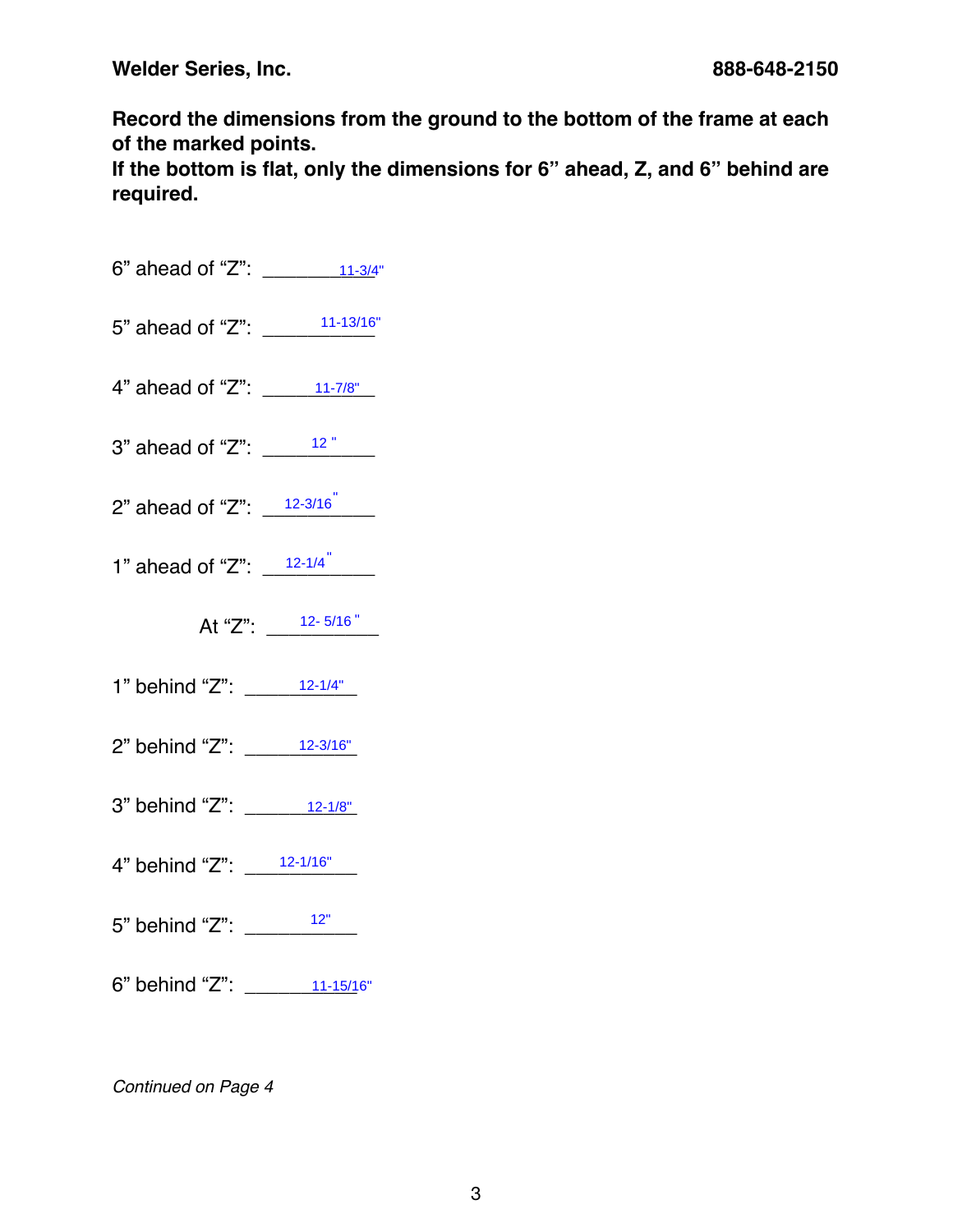*Continued from Page 3*

We can give you a price for boxing plates if you continue with the following dimensions. (You are under no obligation to buy the boxing plates if you prefer to cut them out yourself.)

7" behind "Z": \_\_\_\_\_\_\_\_\_\_\_\_ 8" behind "Z": \_\_\_\_\_\_\_\_\_\_\_\_ 9" behind "Z": \_\_\_\_\_\_\_\_\_\_ 10" behind "Z": \_\_\_\_\_\_\_\_\_\_\_ 11" behind "Z": \_\_\_\_\_\_\_\_\_\_\_ 12" behind "Z": \_\_\_\_\_\_\_\_\_\_\_ 13" behind "Z": \_\_\_\_\_\_\_\_\_\_\_ 14" behind "Z": 15" behind "Z": \_\_\_\_\_\_\_\_\_\_\_ 16" behind "Z": \_\_\_\_\_\_\_\_\_\_\_ 17" behind "Z": \_\_\_\_\_\_\_\_\_\_\_\_ 18" behind "Z": \_\_\_\_\_\_\_\_\_\_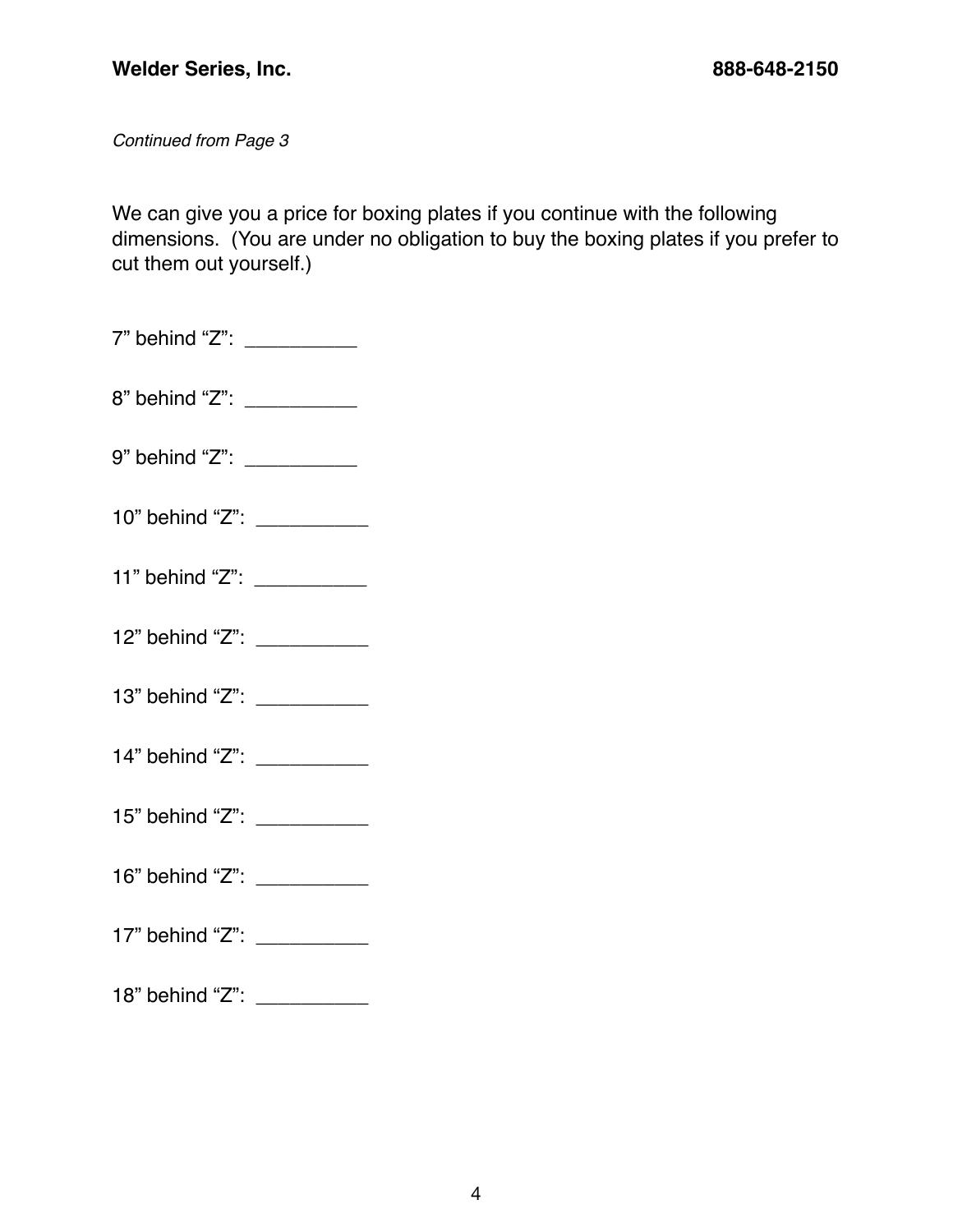**Record the dimensions from the bottom of the frame rail to the top of the rail at each of the marked points. Measure the outside of the frame rail.**

- 6" ahead of "Z": 16" \_\_\_\_\_\_\_
- 5" ahead of "Z": 16-1/16"
- 4" ahead of "Z": 16-1/8" \_\_\_\_\_
- 3" ahead of "Z": 16-1/4"
- 2" ahead of "Z": 16-7/16"
- 1" ahead of "Z": 16-1/2"
	- At "Z": <u>16-9/16" \_\_</u>\_\_
- 1" behind "Z": 16-1/2"
- 2" behind "Z": 16-7/16" \_\_\_\_
- 3" behind "Z": <u>16-7/16" \_</u>\_\_
- 4" behind "Z": 16-3/8" \_\_\_\_\_
- 5" behind "Z": 16-3/8" \_\_\_\_\_
- 6" behind "Z": 16-3/8" \_\_\_\_\_

*Continued on Page 6*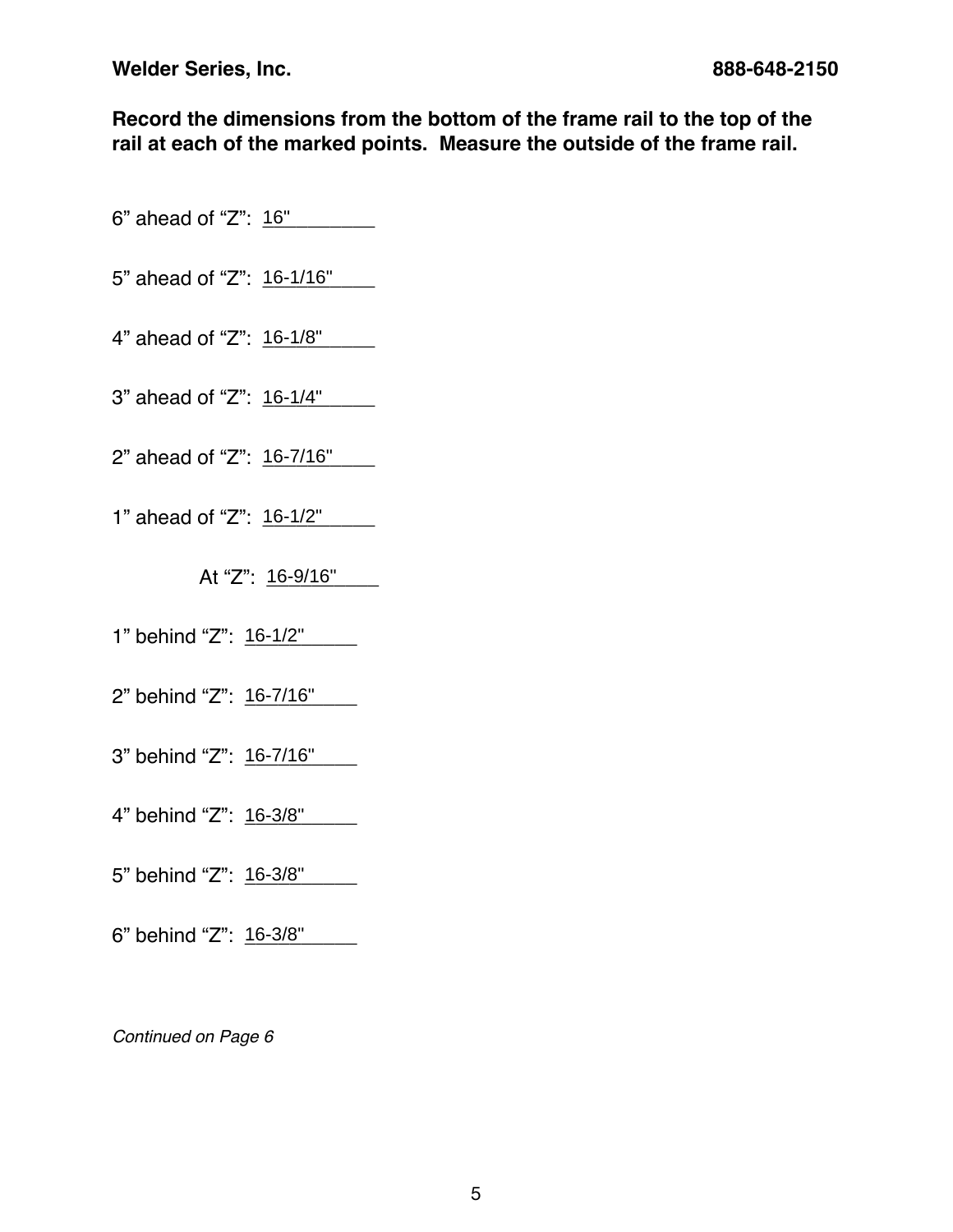*Continued from Page 5.* 

If you would like a price for boxing plates, please continue with the following dimensions. (Measure the outside of the frame rail. We will deduct for the frame rail steel thickness.)

| 7" behind "Z": |  |
|----------------|--|
|                |  |
| 8" behind "Z": |  |

- 9" behind "Z": \_\_\_\_\_\_\_\_\_\_\_\_
- 10" behind "Z":
- 11" behind "Z":
- 12" behind "Z": \_\_\_\_\_\_\_\_\_\_\_
- 13" behind "Z": \_\_\_\_\_\_\_\_\_\_\_\_
- 14" behind "Z": \_\_\_\_\_\_\_\_\_\_\_\_
- 15" behind "Z": \_\_\_\_\_\_\_\_\_\_\_\_
- 16" behind "Z": \_\_\_\_\_\_\_\_\_\_
- 17" behind "Z": \_\_\_\_\_\_\_\_\_\_\_
- 18" behind "Z": \_\_\_\_\_\_\_\_\_\_\_\_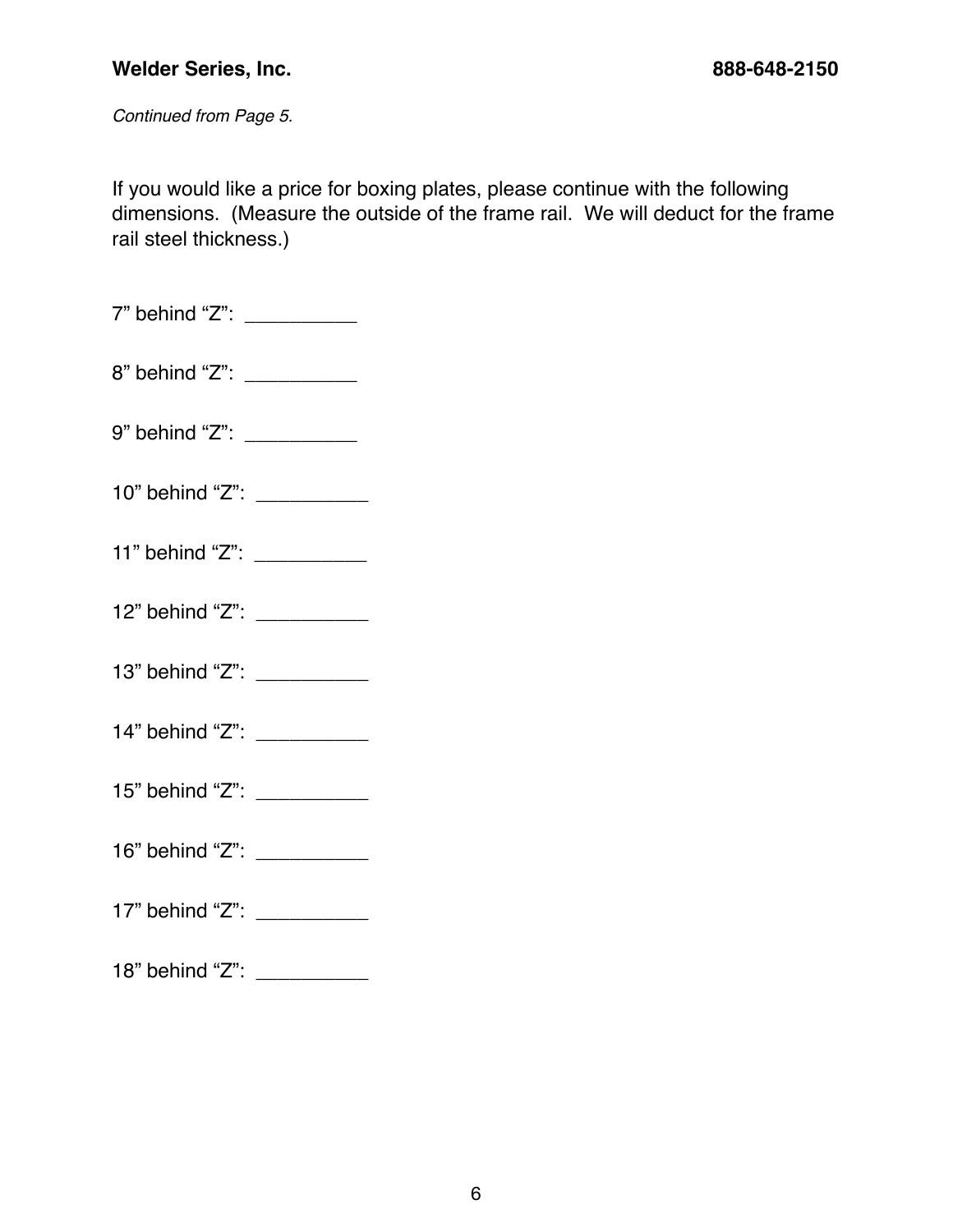**Record the dimensions from the outside of the driver's frame rail to the outside of the passenger's frame rail at each of the marked points. If the sides are flat, only the dimensions for 6" ahead, Z, and 6" behind are required.**

- 6" ahead of "Z": 28-3/8"
- 5" ahead of "Z": \_\_28-3/8"
- 4" ahead of "Z": 28-3/8"
- 3" ahead of "Z": 28-3/8" \_\_\_\_\_
- 2" ahead of "Z": 28-3/8"
- 1" ahead of "Z": 28-3/8"

At "Z": 28-3/8"\_\_\_\_\_\_

- 1" behind "Z": 28-3/8"
- 2" behind "Z": <u>28-1/2" \_\_\_</u>
- 3" behind "Z": <u>28-5/8" \_\_\_</u>\_
- 4" behind "Z": <u>28-3/4" \_\_</u>\_\_
- 5" behind "Z": <u>28-7/8" \_\_</u>\_\_

6" behind "Z": <u>29" \_\_\_\_\_</u>\_